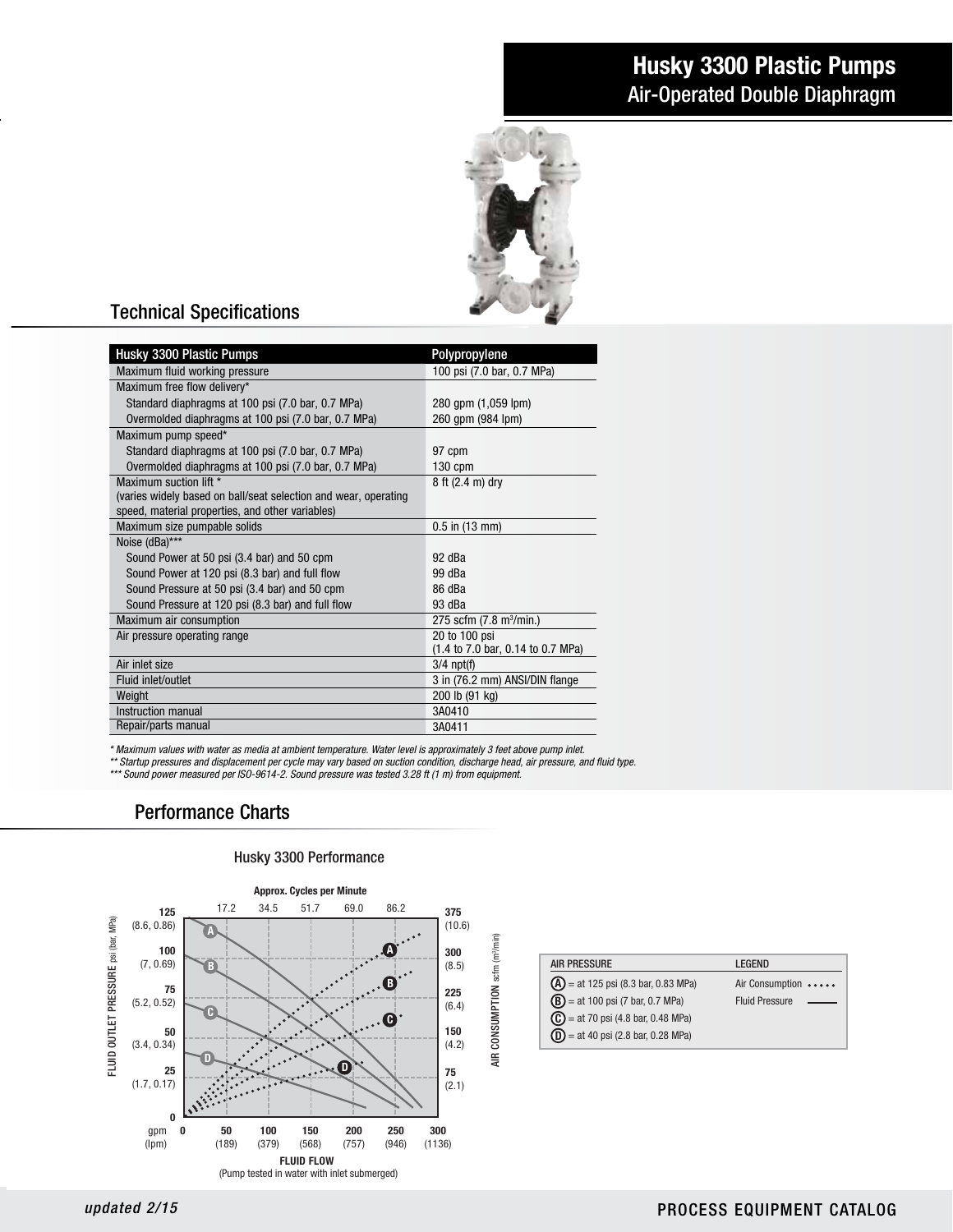## Husky 3300 Metal Pumps Air-Operated Double Diaphragm





## Technical Specifications

| Husky 3300 Metal Pumps                                     | Aluminum                                         | <b>Stainless Steel</b>                           |
|------------------------------------------------------------|--------------------------------------------------|--------------------------------------------------|
| Maximum fluid working pressure                             |                                                  |                                                  |
| with Aluminum Center Section                               | 125 psi (8.6 bar, 0.86 MPa)                      | 125 psi (8.6 bar, 0.86 MPa)                      |
| with Polypropylene Center Section                          |                                                  | 100 psi (7.0 bar, 0.7 MPa)                       |
| Maximum free flow delivery*                                |                                                  |                                                  |
| Standard diaphragms at 125 psi (8.6 bar, 0.86 MPa)         | 300 gpm (1,135 lpm)                              | 300 gpm (1,135 lpm)                              |
| Standard diaphragms at 100 psi (7.0 bar, 0.7 MPa)          | 280 gpm (1,059 lpm)                              | 280 gpm (1,059 lpm)                              |
| Overmolded diaphragms at 125 psi (8.6 bar, 0.86 MPa)       | 270 gpm (1,022 lpm)                              | 270 gpm (1,022 lpm)                              |
| Overmolded diaphragms at 100 psi (7.0 bar, 0.7 MPa)        | 260 qpm (984 lpm)                                | 260 qpm (984 lpm)                                |
| Maximum pump speed*                                        |                                                  |                                                  |
| Standard diaphragms at 125 psi (8.6 bar, 0.86 MPa)         | 103 cpm                                          | $103$ cpm                                        |
| Standard diaphragms at 100 psi (7.0 bar, 0.7 MPa)          | 97 cpm                                           | 97 cpm                                           |
| Overmolded diaphragms at 125 psi (8.6 bar, 0.86 MPa)       | 135 cpm                                          | $135$ cpm                                        |
| Overmolded diaphragms at 100 psi (7.0 bar, 0.7 MPa)        | $130$ cpm                                        | 130 cpm                                          |
| Maximum suction lift *                                     | 8 ft (2.4 m) dry                                 | 8 ft (2.4 m) dry                                 |
| (varies widely based on ball/seat selection and wear,      | 28 ft (8.5 m) wet                                | 28 ft (8.5 m) wet                                |
| operating speed, material properties, and other variables) |                                                  |                                                  |
| Maximum size pumpable solids                               | $0.5$ in $(13$ mm)                               | $0.5$ in $(13$ mm)                               |
| Noise (dBa)***                                             |                                                  |                                                  |
| Sound Power at 50 psi (3.4 bar) and 50 cpm                 | 92 dBa                                           | 92 dBa                                           |
| Sound Power at 120 psi (8.3 bar) and full flow             | 99 dBa                                           | 99 dBa                                           |
| Sound Pressure at 50 psi (3.4 bar) and 50 cpm              | 86 dBa                                           | 86 dBa                                           |
| Sound Pressure at 120 psi (8.3 bar) and full flow          | 93 dBa                                           | 93 dBa                                           |
| Maximum air consumption                                    |                                                  |                                                  |
| with Aluminum Center Section                               | 335 scfm $(9.5 \text{ m}^3/\text{min.})$         | 335 scfm $(9.5 \text{ m}^3/\text{min.})$         |
| with Polypropylene Center Section                          |                                                  | 275 scfm (7.8 m <sup>3</sup> /min.)              |
| Air pressure operating range                               |                                                  |                                                  |
| with Aluminum Center Section                               | 20 to 125 psi (1.4 to 8.6 bar, 0.14 to 0.86 MPa) | 20 to 125 psi (1.4 to 8.6 bar, 0.14 to 0.86 MPa) |
| with Polypropylene Center Section                          |                                                  | 20 to 100 psi (1.4 to 7.0 bar, 0.14 to 0.7 MPa)  |
| Air inlet size                                             | $3/4$ npt(f)                                     | $3/4$ npt(f)                                     |
| <b>Fluid inlet</b>                                         | 3 in (76.2 mm) npt or bspt with ANSI/DIN flange  | $3$ in (76.2 mm) npt or bspt                     |
| Weight                                                     | 150 lb (68 kg)                                   | 255 lb (116 kg)                                  |
| Instruction manual                                         | 3A0410                                           | 3A0410                                           |
| Repair/parts manual                                        | 3A0411                                           | 3A0411                                           |

*\* Maximum values with water as media at ambient temperature. Water level is approximately 3 feet above pumpinlet.*

*\*\* Startup pressures and displacement per cycle may vary based on suction condition, discharge head, air pressure, and fluid type.*

*\*\*\* Sound power measured per ISO-9614-2. Sound pressure was tested 3.28 ft (1 m) from equipment.*